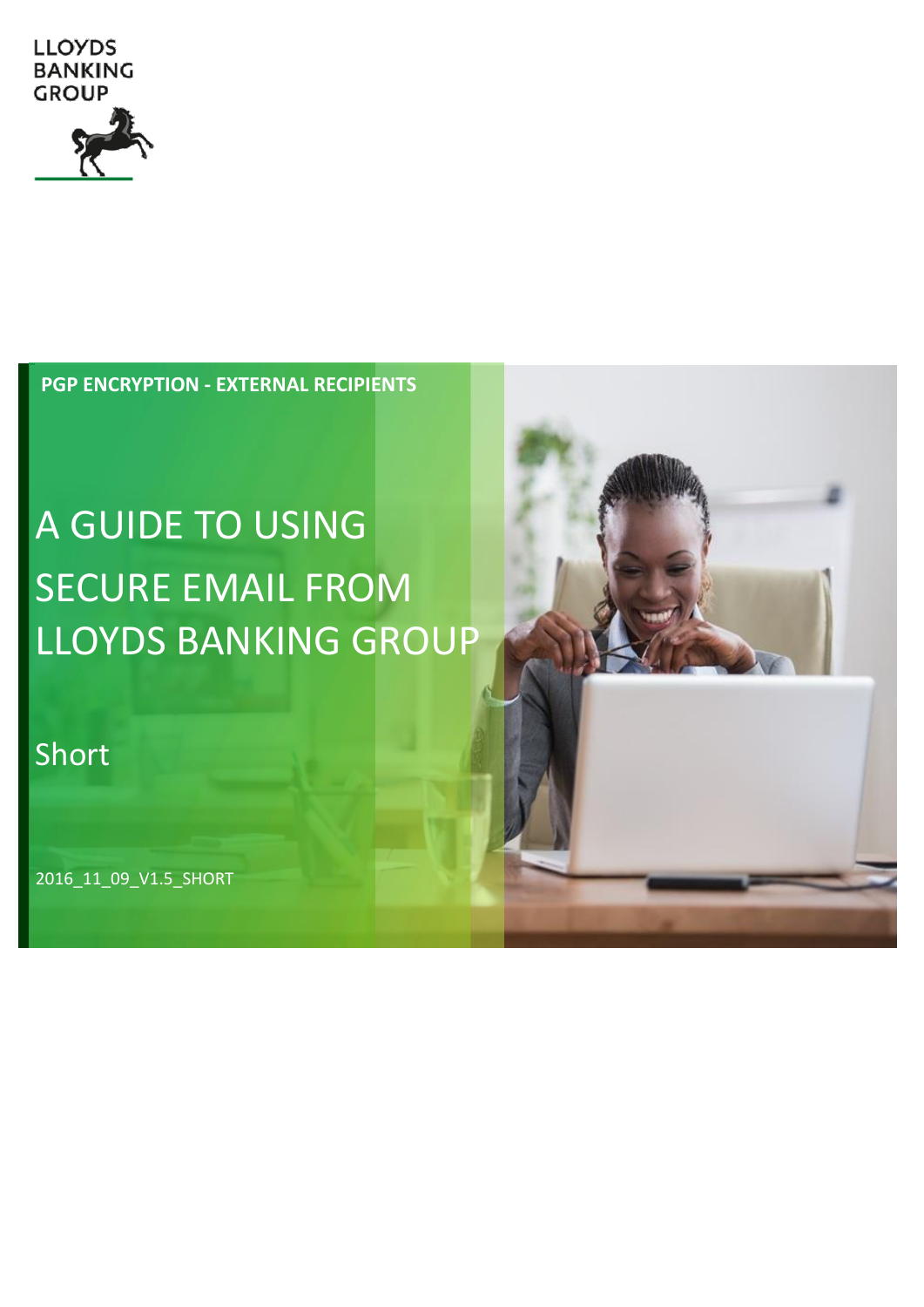### **Contents**

| Introduction                             | 3              |
|------------------------------------------|----------------|
| How secure email works                   | 3              |
| What you'll need                         | $\overline{4}$ |
| <b>Best practice</b>                     | 5              |
| More information                         | 5              |
| <b>Frequently Asked Questions (FAQs)</b> | 6              |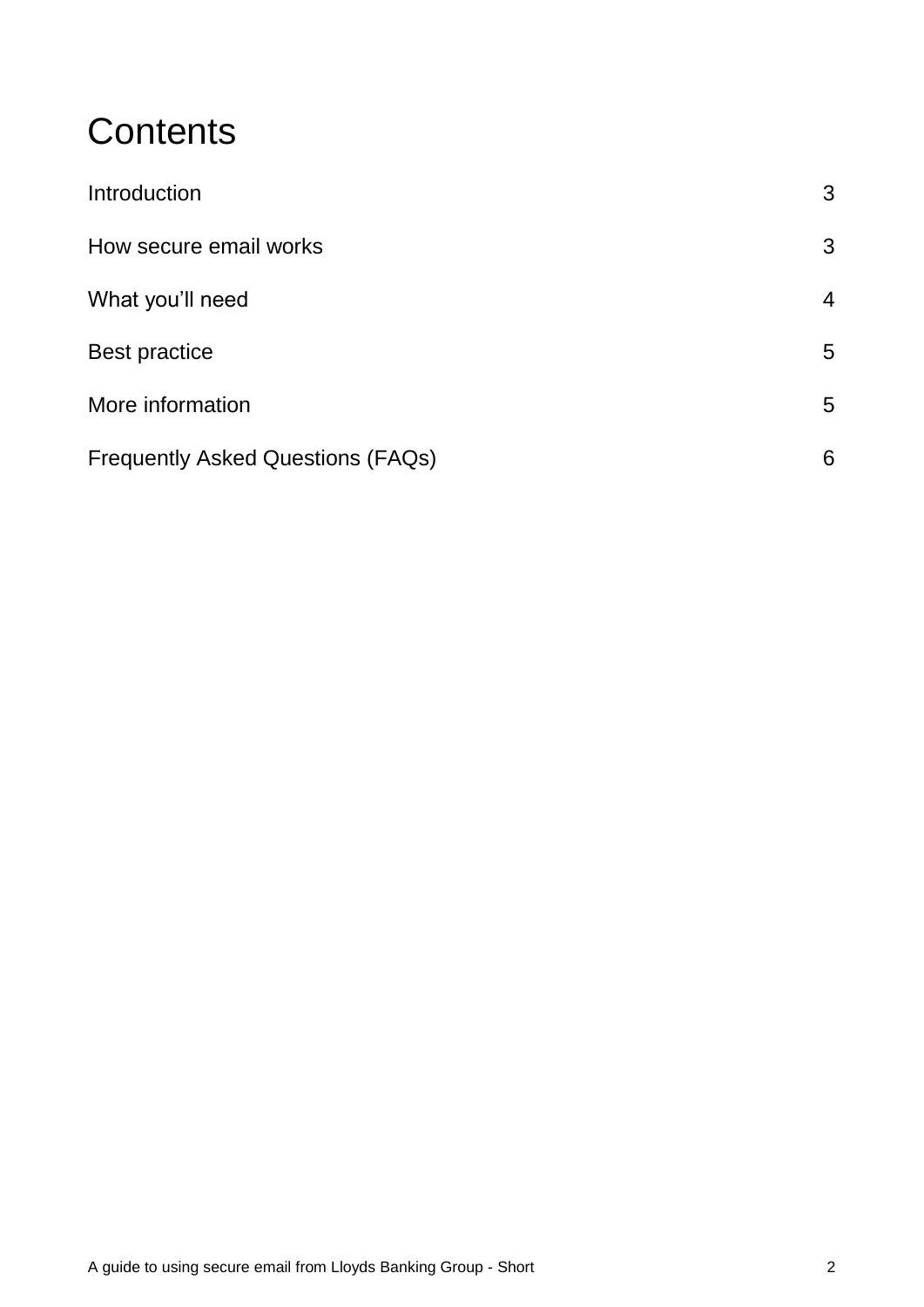### <span id="page-2-0"></span>Introduction

This user guide aims to help you understand how to receive and reply to secure emails from Lloyds Banking Group. You may also see this referred to as encrypted email.

Lloyds Banking Group takes email security very seriously. As the cyber threat increases it is imperative we recognise and manage confidential information appropriately.

To protect customer and client confidential data against the risk of interception and misuse we use the Symantec Secure Email (PGP) system to encrypt emails between the sender and recipient, and ensure that information can only be viewed by the intended recipient.

No special encryption software is required and you only need Adobe (PDF) Reader installed on your PC and an internet browser such as Internet Explorer.

If you do experience any issues, take a look at the FAQs on page 6 of this guide. This will help you with any questions you may have.

*This is a short version of the User guide. If you need a more detailed guide then please ask your contact at Lloyds Banking Group.* 

### <span id="page-2-1"></span>How secure email works

Secure emails are sent as a 'notification' email with a password protected PDF file attached. The PDF file is opened with a password and contains the original confidential email, and any additional attachments such as Excel or Word documents.

The example below shows you what a secure email looks like:

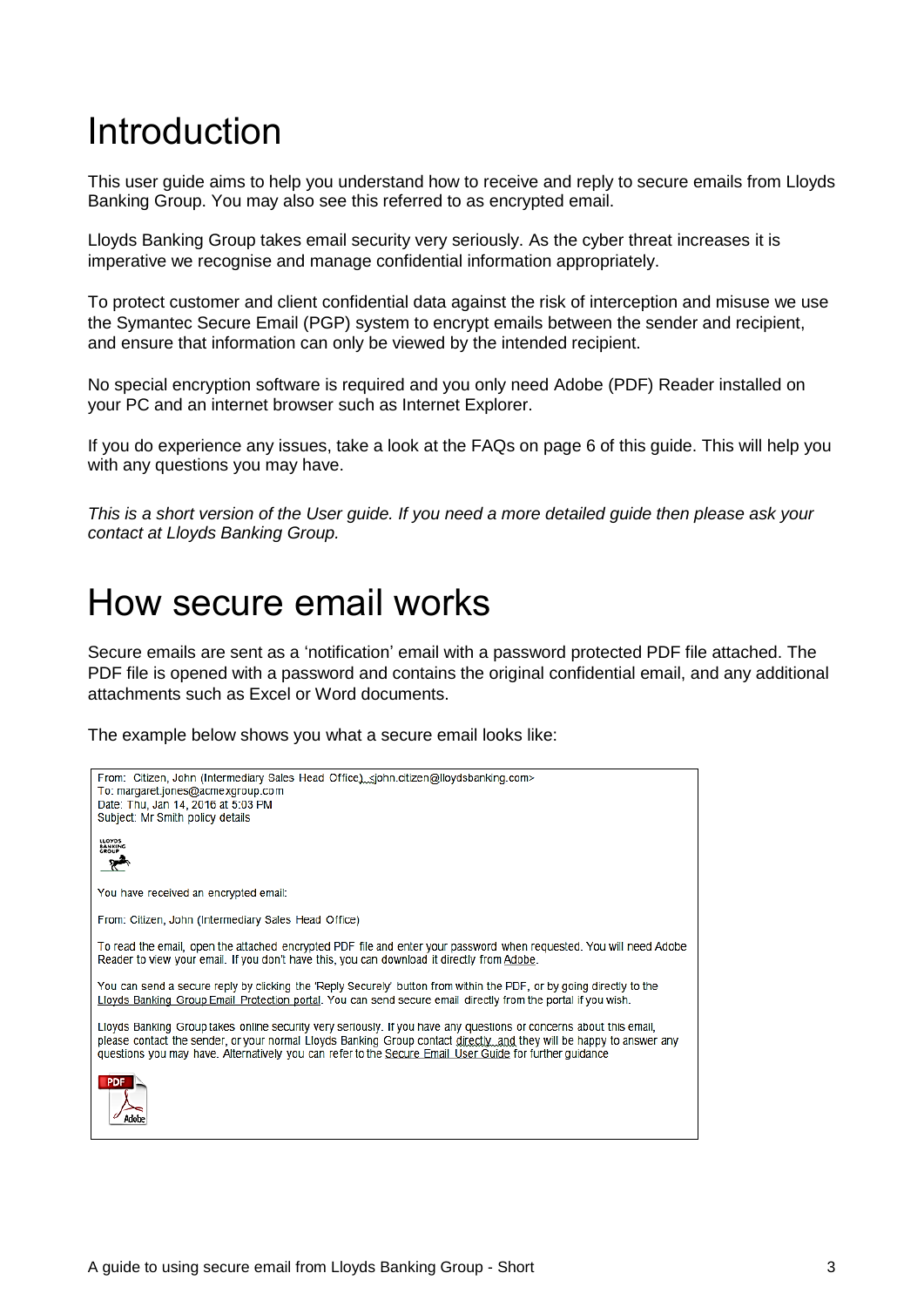There are three simple steps to using secure email.

- 1. **Set up a password.** The first email you receive will contain a link that will let you set up a password. This is a one off requirement. The password is used to open the PDF file you'll receive in subsequent emails. You need to set up a password before you can receive a secure email with a PDF attachment.
- 2. **Receive PDF file.** Second and subsequent emails will contain a PDF attachment (as shown in the example on the previous page). Open the PDF file with the password you just created. Once opened you will see the original email, and any attachments (for example; Excel, Word or PowerPoint).
- 3. **To reply securely**. There is a Reply Securely shortcut in the PDF file, or you can click on a link in the email you've received. This will take you to a secure web portal where you can log in, using the password you created previously, to compose a message and reply to the sender. If you don't need to reply securely you can reply to the email in the normal manner.

### <span id="page-3-0"></span>What you'll need

- You must have Adobe Reader, v7.0 or above. There'll be a link in the secure email giving you the chance to download the latest version of Adobe Reader. There are many software applications that can open a PDF file, and many work well, but only Adobe Reader is full function and certified to work correctly with Symantec Secure Email (PGP).
- You must have a web browser connected to the internet in order to create or change your password. Most browsers will work correctly but only the following are certified to work correctly with Symantec Secure Email (PGP).
	- o **Windows:** Internet Explorer 9 -> 11 and Firefox 20 -> 23
	- o **Mac OS X:** Safari 5.1 -> 6.0 and Firefox 20 -> 23
- Make sure that emails from lloydsbanking.com, or other Lloyds Banking Group domains such as Halifax.co.uk, are "white-listed" on any spam filters, either within your email/webmail client, by your IT support team or by your ISP (in other words, you can receive emails from Lloyds Banking Group successfully).
- First time users should check that you can access the secure web portal (used for setting passwords and replying securely) by entering the following address into your web browser address bar: [https://securemail.lloydsbanking.com.](https://securemail.lloydsbanking.com/) You should see the following screen:

| <b>LLOYDS</b><br><b>BANKING</b><br>GROUP                                                                                                           | iantec.                                                      |
|----------------------------------------------------------------------------------------------------------------------------------------------------|--------------------------------------------------------------|
| <b>Welcome to Lloyds Banking Group Web Email</b><br><b>Protection</b>                                                                              | Please login to access your secure inbox:                    |
| Microsoft Internet Explorer 8 and older are no longer supported.<br>Please upgrade to a more recent browser for full functionality<br>and support. | <b>Email Address:</b><br>Passphrase:<br>I lost my passphrase |
| In order to gain access to your account and messages you must first<br>enter your email and passphrase associated with this account.               | Login                                                        |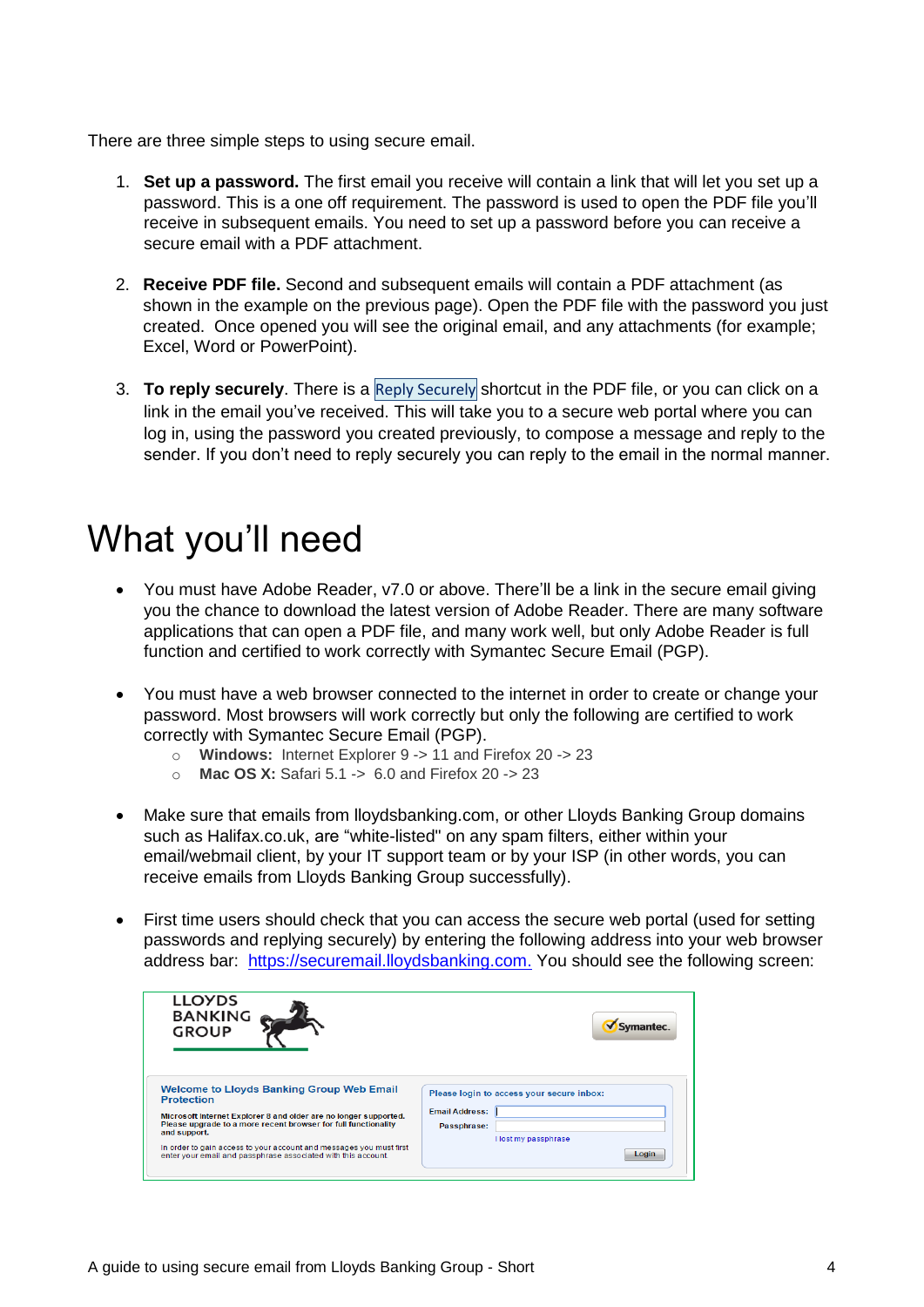### <span id="page-4-0"></span>Best practice

- Use a desktop or laptop, in a non-public place, to view your secure email. Most mobile devices (phones and tablets) will open PDF files correctly but some, notably Blackberry and Windows phones, do not display attachments within PDF files.
- Be careful with your password. The PDF attachment created can only be opened and read by using the password in place **at the time the email was created**. If you subsequently change your password, then all previously received encrypted PDF documents remain secured with the previous password; they will need to be resent to you if you're unable remember the old password.
- It's a good idea to save a copy of the message within the PDF file and attachments (if any) to your own secure file server as soon as you have opened/unencrypted it. This will make sure you can access the unencrypted version any time you need to, irrespective of password changes.
- Rather than just clicking and opening a PDF attachment in the secure email, it's better to download and save the PDF attachment, open Adobe Reader and then open the PDF file using the Adobe Reader. Many IT systems have default PDF readers so just clicking on a PDF attachment may unexpectedly use a PDF reader which is not full function and may not work as expected.

## <span id="page-4-1"></span>More information

This type of secure email is also called PDF Protected Email. You may also see it referred to as Web Protected Email.

Any emails you send from the secure web portal will expire and be deleted after three months. Unused accounts will also be deleted after three months.

You'll be automatically disconnected from your secure mailbox after 15 minutes of inactivity.

Your contact at Lloyds Banking Group cannot make changes to your email system, or investigate any email problems on your system directly, but they will be able to walk through common problems with you and help you find a resolution.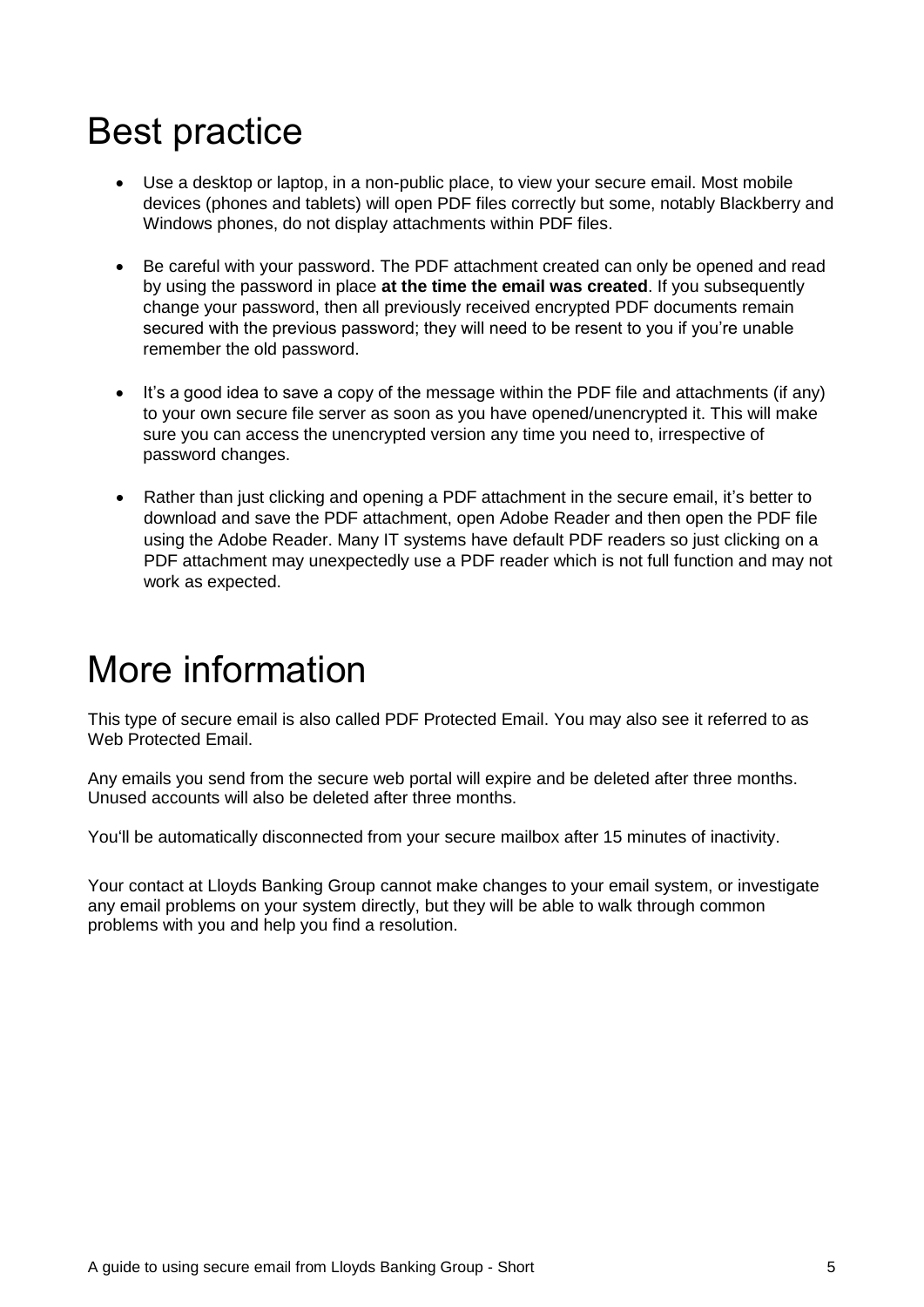# <span id="page-5-0"></span>Frequently Asked Questions (FAQs)

Press control and click to follow the link.

| $\overline{7}$ |
|----------------|
| 7              |
| $\overline{7}$ |
| 7              |
| $\overline{7}$ |
| 7              |
| 8              |
| 8              |
| 8              |
| 8              |
| 8              |
|                |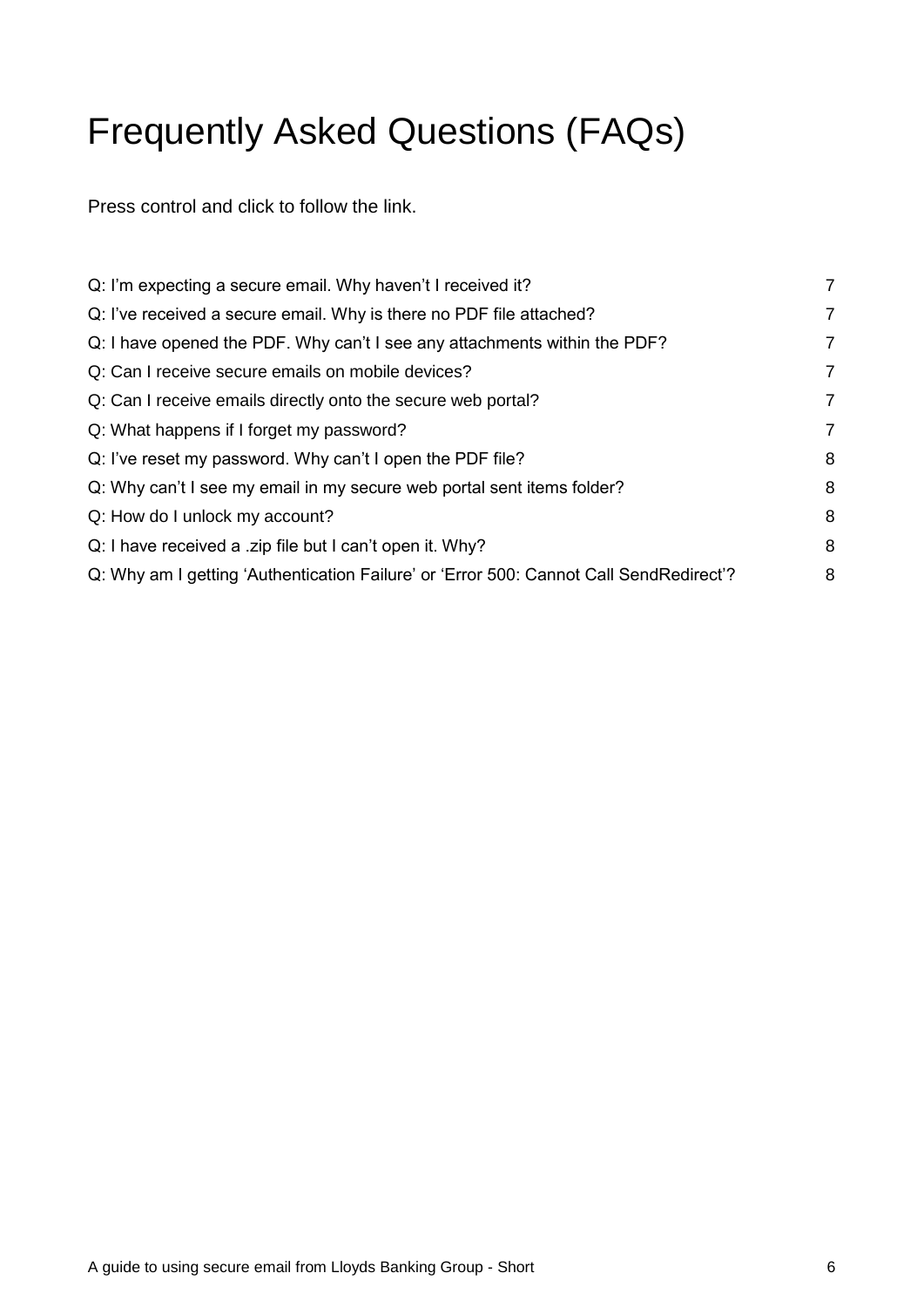#### <span id="page-6-0"></span>**Q: I'm expecting a secure email. Why haven't I received it?**

A: The secure email may have been filtered out, as spam, by your email system. Check your spam or junk email folders and contact your local IT support staff for help. Your email system may also be rejecting emails with encrypted attachments. Again, discuss this with your local IT support staff.

#### <span id="page-6-1"></span>**Q: I've received a secure email. Why is there no PDF file attached?**

**A**: If you've received a secure email that includes the words "…*To read the email, open the attached encrypted PDF file*" but there is no PDF file then your email system may be filtering out the encrypted PDF attachment as security precaution. Contact your local IT support staff for help. Remember the first secure email you receive is only used to set up a password (a one off action) and will not have a PDF attachment.

#### <span id="page-6-2"></span>**Q: I have opened the PDF. Why can't I see any attachments within the PDF?**

**A:** If you are expecting attachments such as Word or Excel then you should check your PDF reader. There are many PDF readers freely available from other companies and most work well but some don't display attachments within PDF files correctly. A paperclip icon will typically indicate that the PDF reader can display attachments. The best approach is to make sure you have an Adobe Reader (v7 or above).

If you have downloaded Adobe and are still having problems, make sure you're opening the PDF file with an Adobe Reader rather than another (default) PDF reader. One way to check this is to save the PDF file, open the Adobe Reader and then open the PDF file using the Adobe Reader.

Note that the default PDF reader that comes with Windows 10 doesn't support PDF files with attachments. As before, the safest option is to use an Adobe Reader.

#### <span id="page-6-3"></span>**Q: Can I receive secure emails on mobile devices?**

**A:** Secure emails can be received on most mobile devices, such as mobile phones and tablets, as long as the correct version of Adobe Reader is installed.

The exceptions are Windows mobile devices (such as phones and tablets) and Blackberry phones. Whilst the PDF file can be opened and read, any attachments (sent with the original email such as Word or Excel documents) can't be seen.

#### <span id="page-6-4"></span>**Q: Can I receive emails directly onto the secure web portal?**

**A:** No. Secure emails will be received directly into your corporate email inbox. The secure web portal is only used for resetting passwords and to send secure replies.

#### <span id="page-6-5"></span>**Q: What happens if I forget my password?**

A: You can reset the password yourself via the link "*I lost my Passphrase*" on the secure portal log in screen. This will result in an email, with reset instructions, being sent to your email address. The reset link expires after two hours.